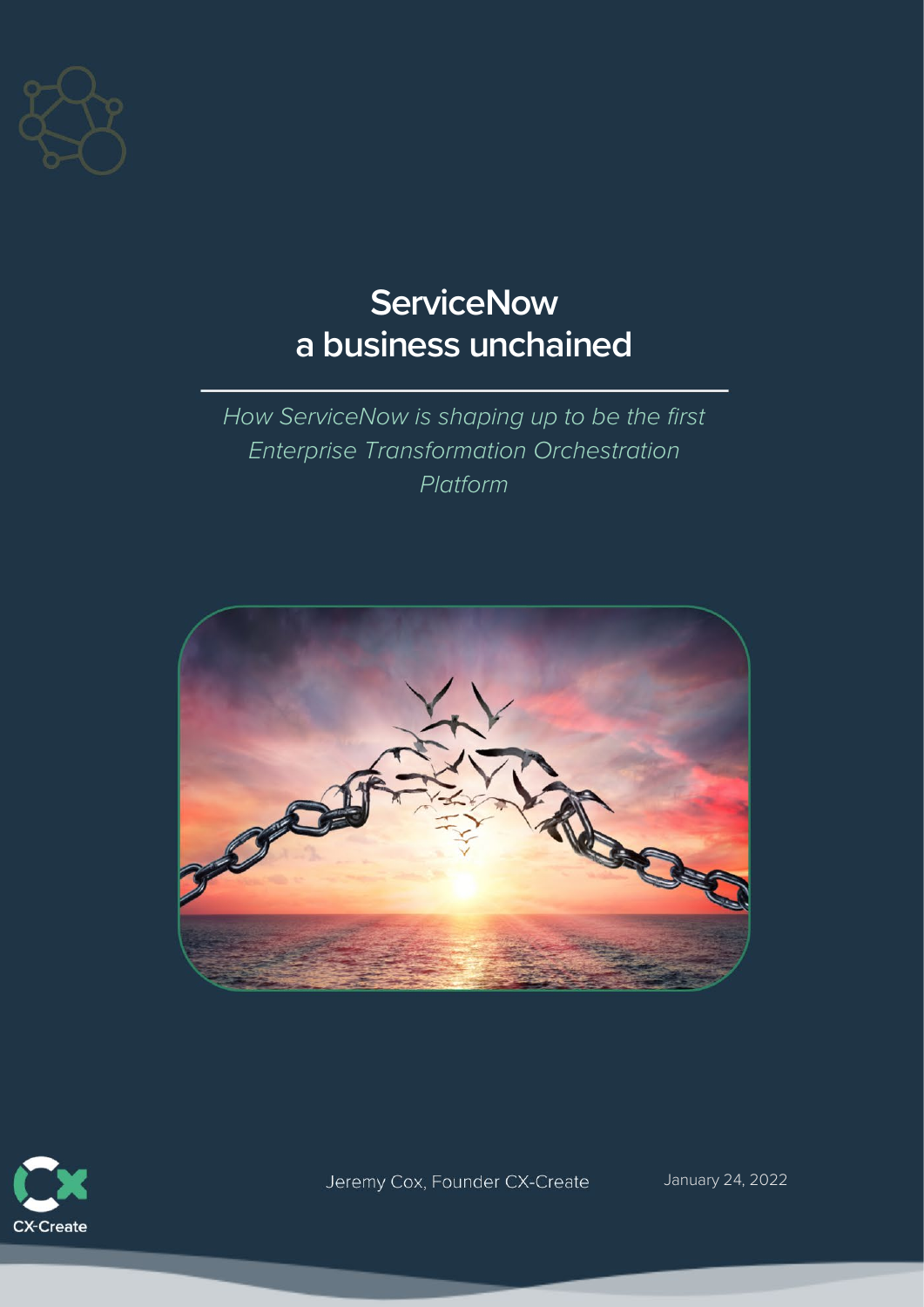# **Contents**

| Why consider ServiceNow and the Now Platform as a foundation for rapid and orchestrated                                                                                                           |  |
|---------------------------------------------------------------------------------------------------------------------------------------------------------------------------------------------------|--|
|                                                                                                                                                                                                   |  |
|                                                                                                                                                                                                   |  |
| External factors drive the need for platform thinking and intelligent orchestration to underpin<br>Greater complexity threatens to slow down transformation speed and increase reputational risk4 |  |
| Why consider ServiceNow and the Now Platform as a foundation for rapid and orchestrated business<br>Visionary purpose, a supportive culture, and good timing build momentum for ServiceNow6       |  |
| Governance and management of sustainability is embedded in the organization 11                                                                                                                    |  |
|                                                                                                                                                                                                   |  |
|                                                                                                                                                                                                   |  |
|                                                                                                                                                                                                   |  |
|                                                                                                                                                                                                   |  |
|                                                                                                                                                                                                   |  |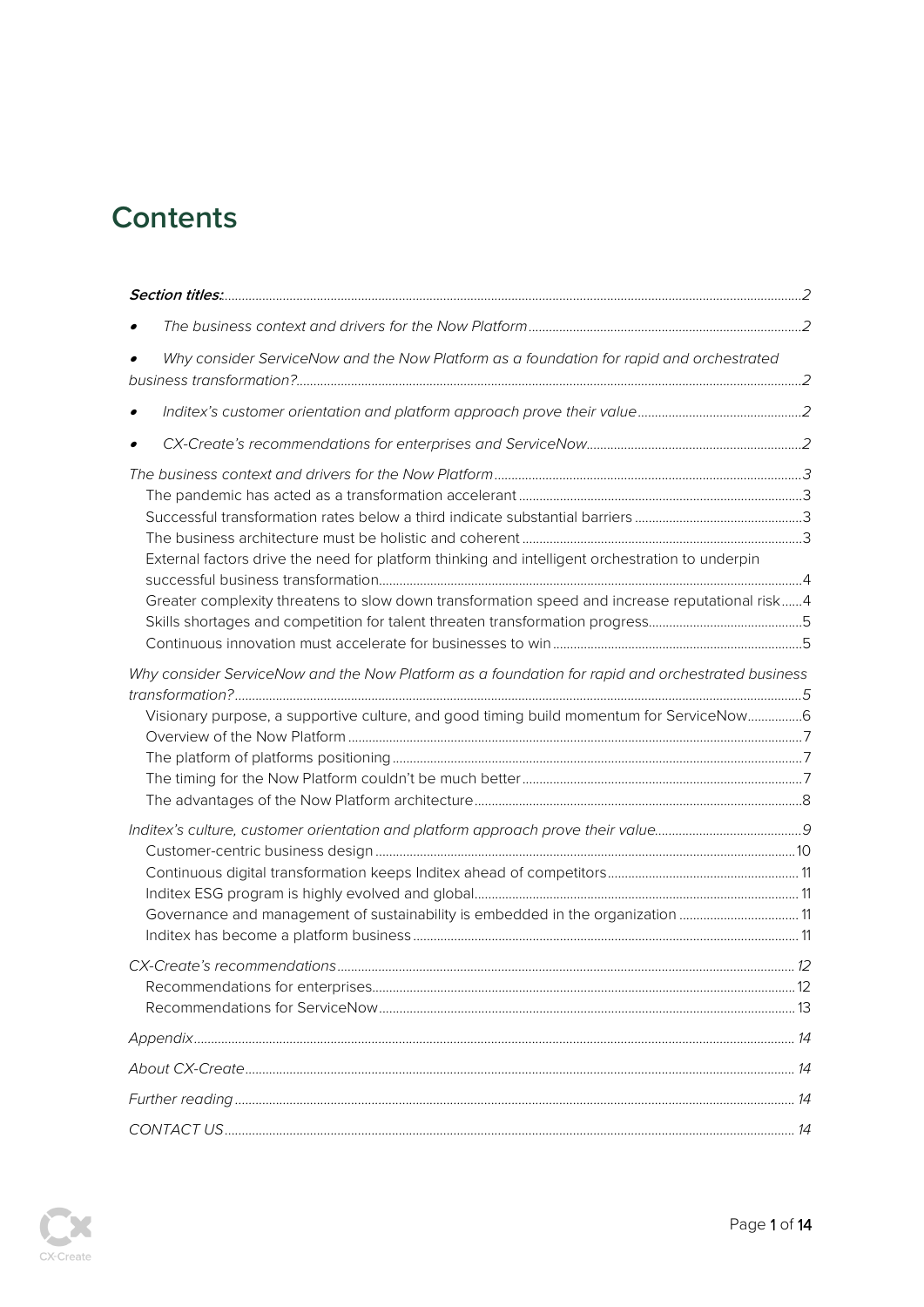# **About this report**

Following detailed briefings at the recent industry analyst summit, this report examines the value of the Now Platform from ServiceNow in digital business transformation. Three main sections explore the case of the Now Platform and a final concluding section with recommendations.

- The first examines the business context and the need for enterprises to take a platform approach instead of managing enterprise applications one department at a time.
- The second examines the Now Platform in more detail and its potential role in accelerating and orchestrating digital business transformation.
- The final section provides a real-world example of a platform strategy at the global fastfashion company, Inditex, valued at around \$100bn. Their brands include Zara, Pull&Bear, Massimo Dutti, Bershka, Stradivarius, Oysho, Zara Home, and Uterqüe.
- Finally, I conclude with some guiding principles based on observations over the years across industry and public sector; and some cautionary advice for ServiceNow.

The ultimate challenge for any business boils down to one thing - how to stay relevant to its existing and potential customers. This strategic imperative is barely discussed, but as external change accelerates, businesses, in particular, are forced to adapt in ever more compressed timescales

My view is the Now Platform has and is already showing positive signs of playing a vital orchestration role in this regard. As an independent IT industry analyst, this represents my honest opinion. You, as the reader, can judge if I've got this right or not, but in any event, I hope it provides some food for thought to help you on your accelerated transformation journey and unchain your business.

# **Section titles:**

- **The business context and drivers for the Now Platform**
- **Why consider ServiceNow and the Now Platform as a foundation for rapid and orchestrated business transformation?**
- **Inditex's customer orientation and platform approach prove their value**
- **CX-Create's recommendations for enterprises and ServiceNow**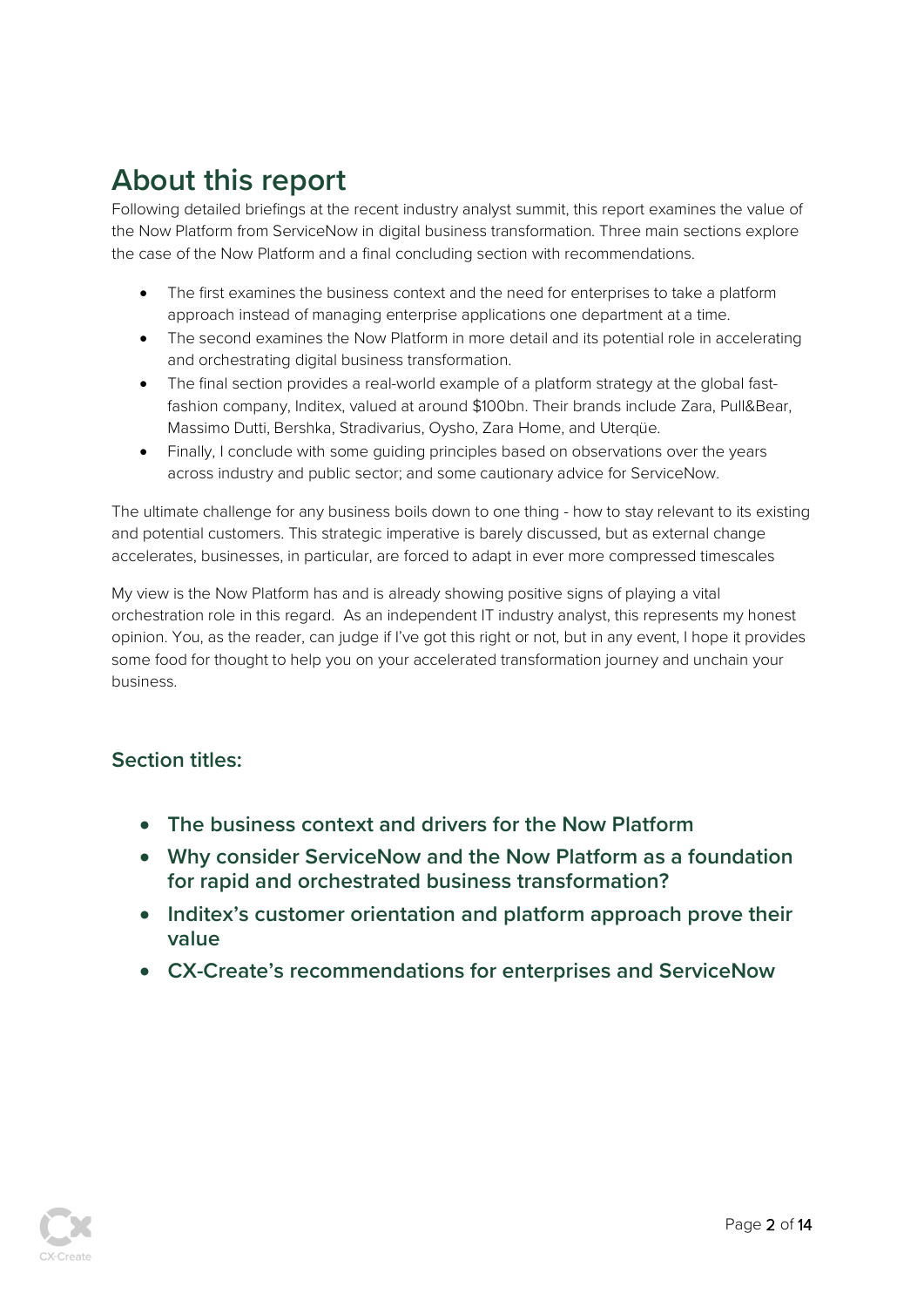# **The business context and drivers for the Now Platform**

#### **The pandemic has acted as a transformation accelerant**

Much has been written and reported on the impact of the Covid-19 pandemic on businesses of all hues. Above all, it has highlighted the need to adapt rapidly to cope with the seismic changes impacting customer behaviors. It continues to be a transformation accelerant, forcing CEOs and their colleagues to reinvent how they engage with customers through digital means and enable their dispersed employees to support them. But it goes beyond digital routes to market.

It impacts the entire value network from demand to supply and new product and services developments. The challenge to cope with change and adapt rapidly to evolving customer and employee behaviors and expectations has been more acute for companies ill-equipped for rapid change. The more digitally evolved have found it easier to adapt. Especially those like Inditex (discussed later) that have always looked on the enterprise as a single circular system and have made substantial progress with their operational and engagement platforms.

Far too many, however, remain trapped in a viscous tangle of outdated and fragmented monolithic legacy systems, processes, and practices, and they have struggled to adapt. Like industrial-age dinosaurs, the facts of external reality and the potential impact on the business take too long to penetrate the minds of decision-makers. Leaders of these companies fly blind in the absence of timely insights resulting in compounded errors of judgment to the detriment of their customers, growth ambitions, and employees' livelihoods. The unforeseen crisis has exposed operational weaknesses, outdated practices, and the shortcomings of disconnected legacy IT landscapes and hard-wired processes built for more predictable times.

On the positive side, the pandemic has created a healthy sense of urgency. Unraveling the IT tangle and getting it on a more resilient and adaptable footing presents a monumental mountain to climb for many large enterprises, with few obvious paths to the summit. Complexity and the fog of uncertainty threaten forward momentum. Nevertheless, almost everyone recognizes the need for transformational change. The spirit is willing, but the flesh is weak.

#### **Successful transformation rates below a third indicate substantial barriers**

A range of surveys and studies put the success rate of digital transformation programs below one in three. According to [a McKinsey study,](https://www.mckinsey.com/%7E/media/McKinsey/Business%20Functions/Organization/Our%20Insights/Unlocking%20success%20in%20digital%20transformations/Unlocking-success-in-digital-transformations.ashx#:%7E:text=Transformations%20are%20hard%2C%20and%20digital,less%20than%2030%20percent%20succeed.) a lack of strategic boldness is one primary reason for lackluster performance. The CEO is in a unique position to broker cross-organizational cohesion. Still, due to lack of digital knowledge or confidence, too many leave it to IT and line-of-business heads to fix localized operational weaknesses. This CEO hands-off approach is the old model, investing a department or application at a time. These departments may now be more digital, but this piecemeal approach to digitization perpetuates silos that negatively impact the customer experience and the ability to respond in a timely and relevant manner. Certainly, many have gained marginal cost benefits transitioning to the cloud, but a lift-and-shift replication of existing applications fails to unlock revenue-generating innovation and value – a case of the emperor's new clothes.

#### **The business architecture must be holistic and coherent**

On the other hand, successful companies take a holistic view of their organizations and focus on creating a much more connected, systemic, dynamic, and fluid operational environment. This new perspective represents a shift from industrial-age business thinking as a collection of mechanical cogs to an organic view—the enterprise as a living, alert and dynamic value creation system. Visionary leaders give digitization an emancipating purpose. To create new capabilities and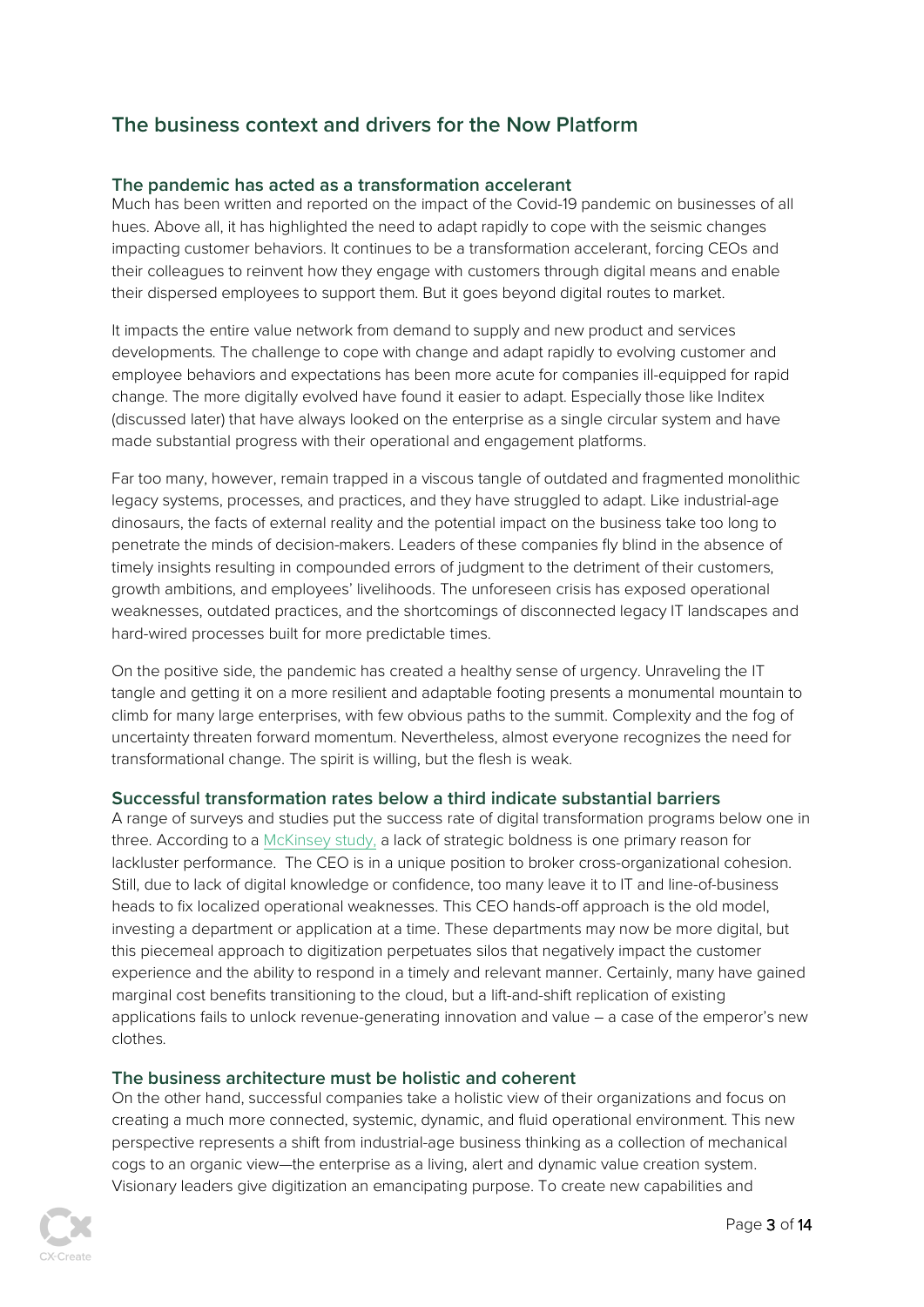unleash the skills and efforts of employees, the ecosystem of partners, and suppliers with a clear and compelling purpose - the co-creation of value. Value for customers, employees, communities, and more recently, the planet, with astute investors and shareholders benefitting as a result.

#### **The living system approach**

Rather than face the choice of rip and replace or heavily customize in a vain attempt to stay current, leading companies with visionary leaders take a platform approach. They scrap the deadwood while forging closer connections with strategically essential enterprise applications. They want a unified and coherent organizational environment. They seek to clear the data arteries of the business, applying AI to make sense of it and create fluid and adaptive end-to-end processes.

However, the transformation challenge is also impacted by external factors that can frustrate progress.

#### **External factors drive the need for platform thinking and intelligent orchestration to underpin successful business transformation**

The acronym VUCA – volatile, uncertain, complex, and ambiguous has been used as a catch-all for businesses' ever-changing world. Another acronym, an approach to coping with VUCA, is OODA – observe, orient, decide and act – the OODA Loop. Curiously both came from the US armed forces. The former from students at the US Army War College. The latter, from Colonel John Boyd, a former F-86 fighter pilot in the Korean war back in the 1950s.

#### **Visionary leaders prioritize adaptive speed and orchestration – a platform play.**

Visionary CEOs will recognize the increasingly VUCA conditions faced today and are busily transforming their businesses to cope and thrive. They embed OODA loops throughout the organization to sense and respond intelligently, like a living system or organism. This idea of an enterprise as a living system is no longer a fantasy. Advances in AI over the last few years have greatly augmented a firm's sensing capabilities. If AI algorithms and localized use cases are connected via a platform, then what happens in one part of the organization can trigger a reaction in another when workflows are interconnected. Processes are designed end-to-end, not department-by-department. For example, poor weather might cause a delay in the JIT delivery of a critical component to an industrial customer that could derail production. The component's value may even be relatively small, but the impact of not getting it on time could run into \$millions of lost sales. An alternative source may be found if the problem is identified immediately, perhaps from stock allocated to another customer with a less urgent need. Millions of such incidents can be preempted if the enterprise's sensing mechanisms or OODA loops are connected and the underlying processes. Operational silos, fragmented data and applications, and disconnected AI make this impossible.

To sense, respond and adapt at speed, businesses must move from the old industrial sequential and linear approach to a more radial and connected one. Work needs to be orchestrated. This is a platform play.

#### **Greater complexity threatens to slow down transformation speed and increase reputational risk**

#### **More regulation**

Most industries face increased regulation, and those operating across regional and national borders face a vast swathe of rules that can impede transformation progress. Ensuring regulatory compliance is also vastly helped through platform thinking. Sudden changes in regulations can be more easily cascaded to different applications connected and controlled by the platform.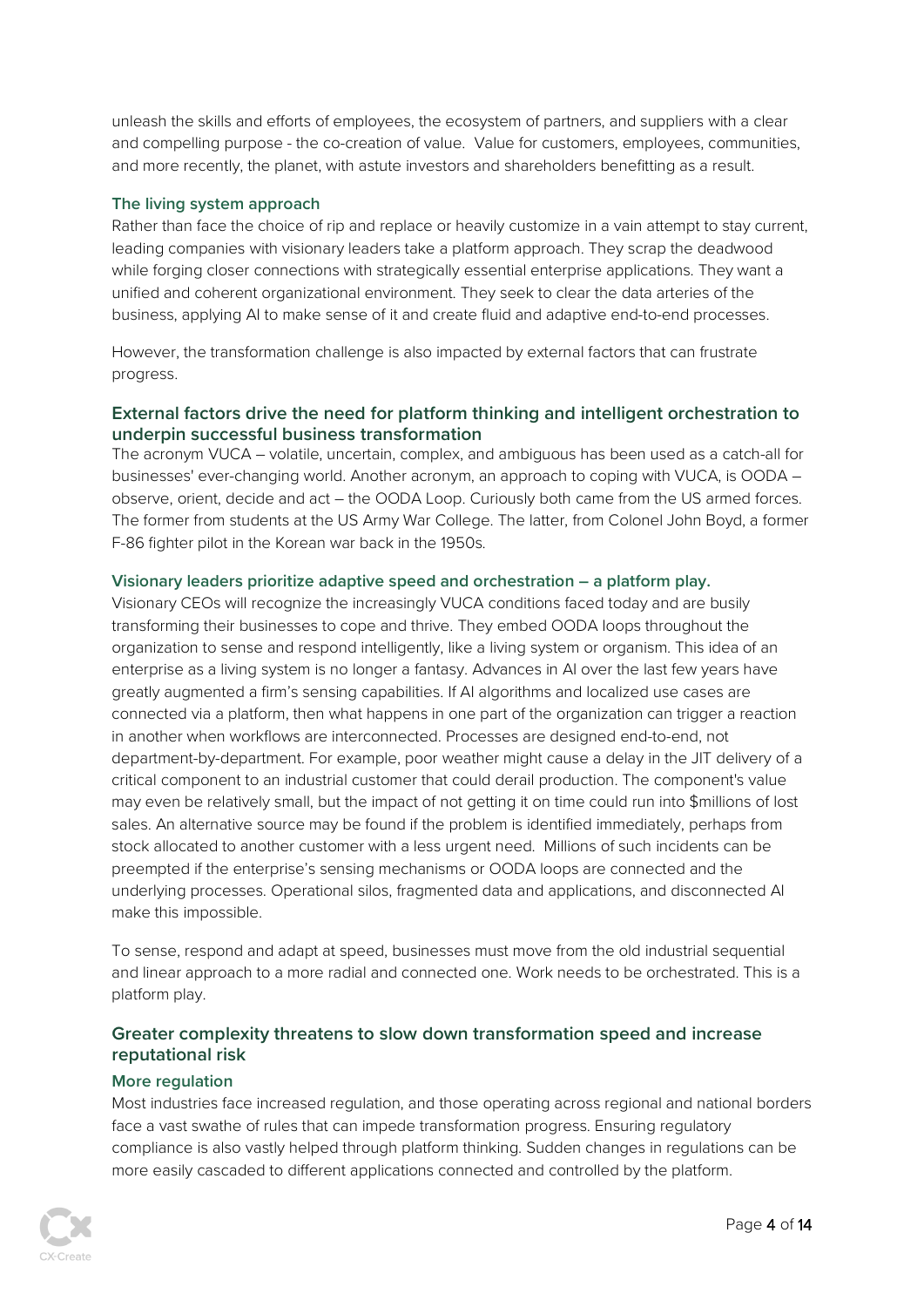#### **Climate change and the drive to accountable sustainability**

Climate change, the new impetus from COP26, and a rising groundswell of public opinion of the critical importance of sustainability is now a board-level concern. Investors, regulators, employees, and the public increasingly ask companies to address social and environmental issues. The EU Commission in April 2021, the new Corporate Sustainability Reporting Directive proposal (CSRD) is setting standard European reporting rules. Over 50,000 companies will have to report sustainability information according to mandatory EU sustainability reporting standards. As with GDPR, we can expect a similar requirement to surface in other regions of the world. The reporting burden will only increase on businesses. Particularly substantial international producers and energy consumers, often the largest creators of waste. The get-out clause of carbon offsetting is increasingly viewed as green-washing. Reputational risk is considerable, and environmental, social, and governance (ESG) is now firmly on the corporate risk register. Platforms have a significant part to play in extracting the required information, and as we will see, the Now Platform already has that in hand. Companies that embrace the platform approach, like global fashion manufacturer and retailer Inditex (discussed later in this report), can stay ahead of ESG and mitigate reputational risk.

#### **Skills shortages and competition for talent threaten transformation progress**

The final driver for a platform approach, although not obvious, is the current battle to upskill existing employees, enable them to work happily and productively in hybrid working environments, and compete for new tech-savvy talent. While HR has the primary role for finding and onboarding new hires, employee expectations have also been shaped by their anxieties brought on by the pandemic and their enjoyment of best-in-class consumer experiences. Employee experience is a vital element of the customer experience. If it is positive and employees are supported by easy access to contextually relevant information when they need it, they find it easier to deliver a great experience to the customer. Fragmented systems with little thought for the end-user experience get in the way of this dynamic. Employees need a consistent and helpful UX that recognizes their context (role and job-to-be-done) and removes unnecessary friction. Even if old systems are to be maintained, a common standard interface layer provided by a platform eliminates that barrier. It also makes it easier for employees as their careers progress and they move into other roles.

#### **Continuous innovation must accelerate for businesses to win**

It is not enough to deliver a positive customer experience; companies must continuously innovate and create new forms of value to retain existing customers and attract new ones. Operational excellence must be a given, and the customer experience must be mutually rewarding. As behaviors, expectations, regulations, and technologies evolve ever faster, shaped by their own invisible OODA loops, businesses must adapt accordingly. Better still, disrupt competition with vision, insight, and foresight. But while doing all that, enhancing the ESG capabilities and credentials. This demands a new set of integrated value disciplines that must be orchestrated to fulfill the transformational vision. What is needed is a transformation orchestration platform (TOP).

### **Why consider ServiceNow and the Now Platform as a foundation for rapid and orchestrated business transformation?**

ServiceNow's Analyst Summit 2021 was topped and tailed by strategy and vision. It started with Nick Tzitzon, Chief Strategy and Corporate Affairs Officer, and ended in a fireside chat between Bill McDermott, President and CEO, ServiceNow, and Tzitzon, asking the questions. In between, briefings were given on ServiceNow's investment priorities, recent acquisitions, and strategic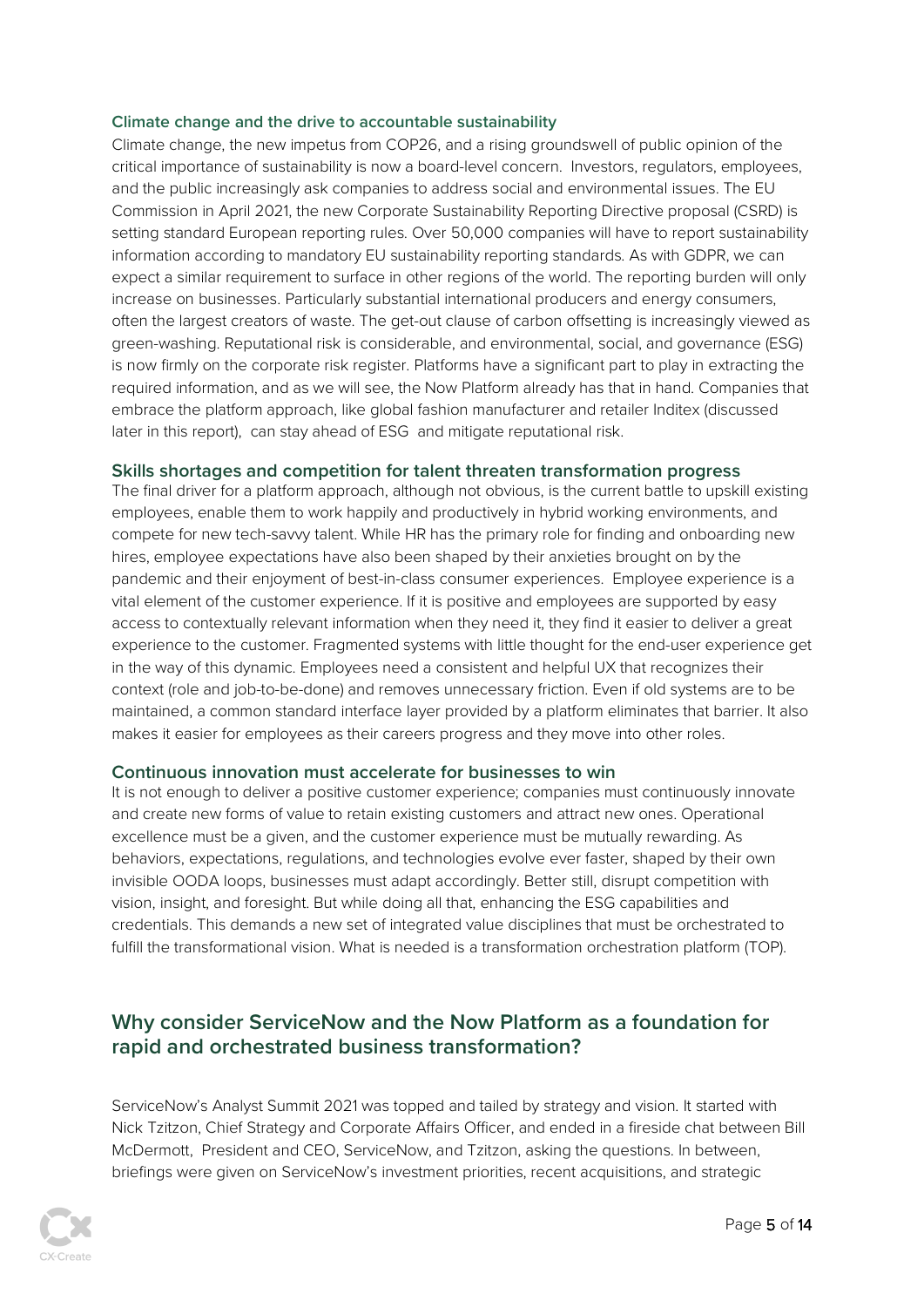alliances to strengthen the platform. A host of customers, mainly under NDA, provided proof points around the vision and fulfillment of the strategy. The 'platform of platforms' mantra resonated with them. What struck me was the level of ambition and buy-in to the vision by everyone who participated, with annual revenue of \$15Bn set as a useful medium-term success indicator and a stepping-stone to greater things to come.

#### **Visionary purpose, a supportive culture, and good timing build momentum for ServiceNow**

The company built its reputation on the back of IT Services Management (ITSM), which proved very popular for CIOs, managing the complex array of IT tasks found in all large organizations. It then expanded to cover customer service management (CSM), providing support for customer service agents and field service engineers servicing customers. At this stage of its evolution, I paid it little attention, as my focus (while at Omdia, formerly Ovum) was on the broader omnichannel customer engagement challenge facing businesses and the emergence of what I call customer engagement platforms.

This changed in late 2019, when ServiceNow raised its sights considerably, picking up the gauntlet and positioning the Now Platform as the *platform of platforms* supporting the more expansive remit of digital transformation. This represented a significant leap in ambition. So what does ServiceNow have going for it that promises success?

#### **Cultural values allied to a service orientation gives ServiceNow an advantage**

Since its founding in 2003, ServiceNow has always been humble, which hasn't changed. Humility and ambition may seem unusual bedfellows, but the former inoculate a company against destructive arrogance while the latter gives everyone a consuming sense of purpose. With humility comes respect for customers and colleagues and a determination to learn, share ideas and improve. A constant focus on service and swarming around customer problems to help customers achieve their aims is also a sign of humility. Several unprompted customers described how quickly ServiceNow responded to a problem and ensured the right people were involved in fixing it. This willingness to collaborate focused on customers' desired outcomes gives ServiceNow, allied to its market success, considerable pulling power to attract the best engineering talent.

McDermott reinforced both the cultural aspect of humility and service. Customer service is often viewed as the concern of the customer service and support department. ServiceNow's perspective is that everything a company does is ultimately in the customer's service. The platform's goal is to enable everyone in the enterprise to serve their customers and deliver growth by removing complexity and lightening the administrative load.

This attitude has echoes of the *[Putting the Service-Profit Chain to Work](http://www.lefacteurhumain.com/wp-content/uploads/2013/07/Putting_the_Service_Profit_Chain_to_Work.pdf)* by James L. Heskett et al. 1994 HBR. It is potent when coupled with an even older idea (whose time has come) from the 1970s from Robert K. Greenleaf in *[The Servant as Leader.](https://www.greenleaf.org/what-is-servant-leadership/)* The former recognizes the crucial link between highly motivated, empowered, and happy employees and positive customer experiences that lead to growth. The latter upends the old hierarchical command-and-control leadership. Where servant leadership exists, the CEO is concerned about the wellbeing and personal development of employees and providing an environment where they flourish and play a full part in serving customers and benefitting society. It may seem altruistic, but this philosophy has never been more relevant with the global focus on sustainability, equality, and inclusion. It's an antidote to the pandemic-induced Great Resignation that many companies currently suffer.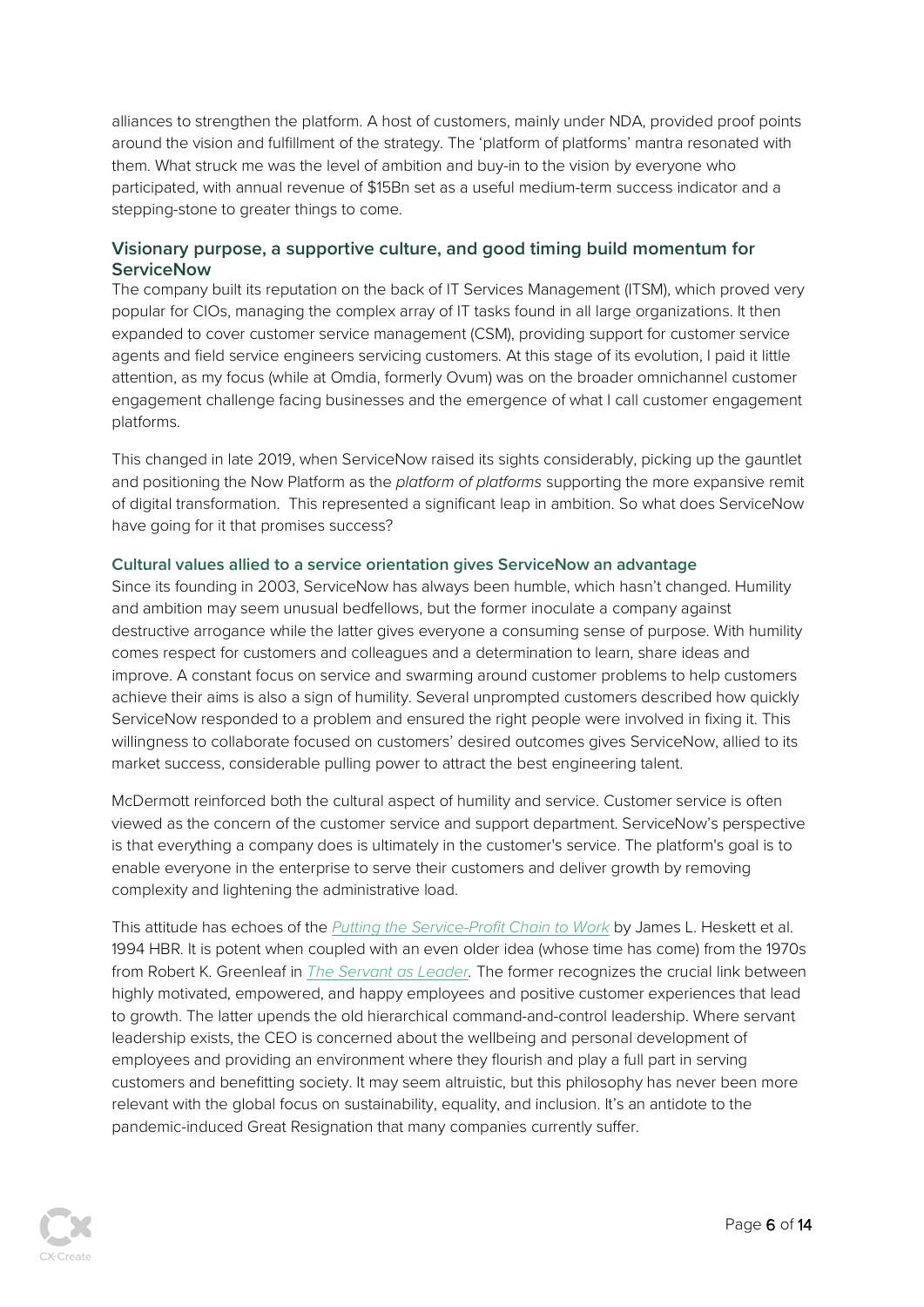#### **Overview of the Now Platform**

Figure 1. provides an overview of the Now Platform, outlining its capabilities and potential to enable and orchestrate business transformation. Tzitzon explained that the platform's development is focused on C-suite business priorities. Notably, creating the digital environment that fosters growth and attracts and retains top talent. Essential attributes of the platform to support these priorities include optimizing and enabling consistent end-to-end processes and workflows across the organization. There is also considerable focus on simplicity, security, and scalability across the unified platform. ServiceNow does not compete with ERP. It recognizes that most large organizations have already invested tens of \$millions in enterprise applications from various vendors. The Now Platform is designed to co-exist and add additional value to them, acting as the transformation facilitator and orchestrator-in-chief.

#### **The platform of platforms positioning**

The '*Platform of Platforms for Digital Workflows'* positioning articulates its purpose. It is not just providing the low-code tools to make it easy to create new workflows, but also bi-directional integration with leading enterprise applications to unclog the data arteries of the business. ServiceNow's stated ambition is to make ServiceNow the defining enterprise software company of the 21<sup>st</sup> century. My view is that it starts by positioning the Now Platform as the transformation orchestration platform (TOP) that it is rapidly becoming.



#### Figure 1. The Now Platform 2021, source: ServiceNow

#### **The timing for the Now Platform couldn't be much better**

As we saw earlier, large enterprises are up against the clock and can only keep up with accelerating change through organizational coherence, coordination, collaboration, and orchestration of all their efforts. A mechanism such as the Now Platform with an enterprise-wide service orientation enables all four. The two-day analyst summit covered much ground and detail, some elements under NDA until January 2022. However, the aspects which stood out given the transformational business context discussed were: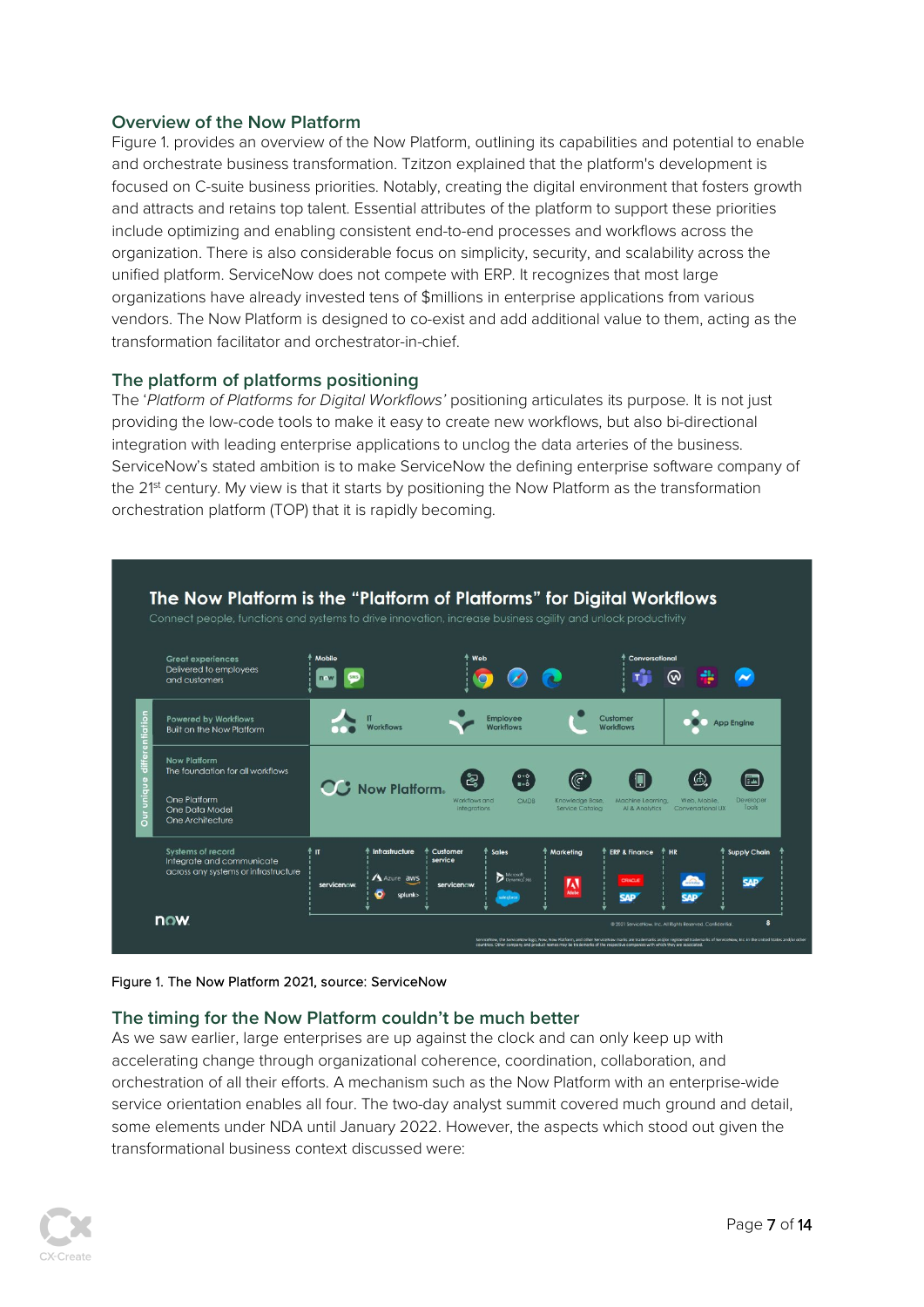- The platform architecture
- A focus on the employee experience
- Strategic technology partnerships to augment the platform
- Support for continuous innovation
- ESG support as part of the platform

I'll now examine each in turn.

#### **The advantages of the Now Platform architecture**

The Now Platform architecture has several essential attributes that make it valuable as a transformation orchestration platform:

#### **A unified architecture**

Built on a common codebase and single data model, all components work together fluidly. All parts are aware of each other, making it easier to reuse and configure features for new use cases. It also reinforces the platform's integrity and supports agile development methods for rapid delivery. The unified architecture makes it easier to provision across different hyperscalers cloud infrastructure. This allows enterprises to use their preferred cloud infrastructure partner – AWS, Azure, GCP, etc. Multi-cloud support is also provided.

#### **A focus on employee experience**

Employees are often an afterthought for new business applications, but not with the Now Platform. User-centric design thinking underpins a consistent and user-friendly role-based interface. ServiceNow's stated aim is to make the experience enjoyable. Legacy applications plugged into the platform also benefit from the same UX, making it easier for employees to work with different applications as they move around the company. Hybrid working styles are also supported, including the extensive use of intelligent voice assistants.

Beyond the UX, the Now Platform also has applications and workflows to support the complete employee lifecycle from onboarding to exit or retirement. ServiceNow has signaled further developments in 2022.

#### **The standout [strategic partnership is with Celonis](https://www.celonis.com/press/servicenow-partnership/)**

On October 6, 2021, ServiceNow and Celonis announced a strategic partnership. Since first seeing Celonis at Sapphire, SAP's major annual conference, I've followed them for half a dozen years or more. It is no surprise that Celonis is valued at over \$11bn.

Founded in 2011 in Munich, Celonis is a pioneer in process mining for those unfamiliar with the company. Transforming a business is a slow process when people rely on old-fashioned process mapping techniques in the hands of business analysts. Process mining uses the digital exhaust from enterprise applications to determine precisely how work gets done. Celonis also quantifies the impact of deviations from the ideal in terms of time and financial consequences. The company has moved beyond process mining and now includes planning and simulation capabilities and can analyze and send instructions to operational systems to optimize execution capacity. The other side of the process coin is the workflow. This makes the marriage of ServiceNow and Celonis a perfect match. Celonis provides the process and execution capacity truth, and the Now Platform's low-code and drag-and-drop workflow capabilities provide the rapid process optimization capabilities.

This partnership promises to accelerate transformation in how work gets done at an unprecedented speed. The partnership should not be a surprise. McDermott brought Celonis into the SAP product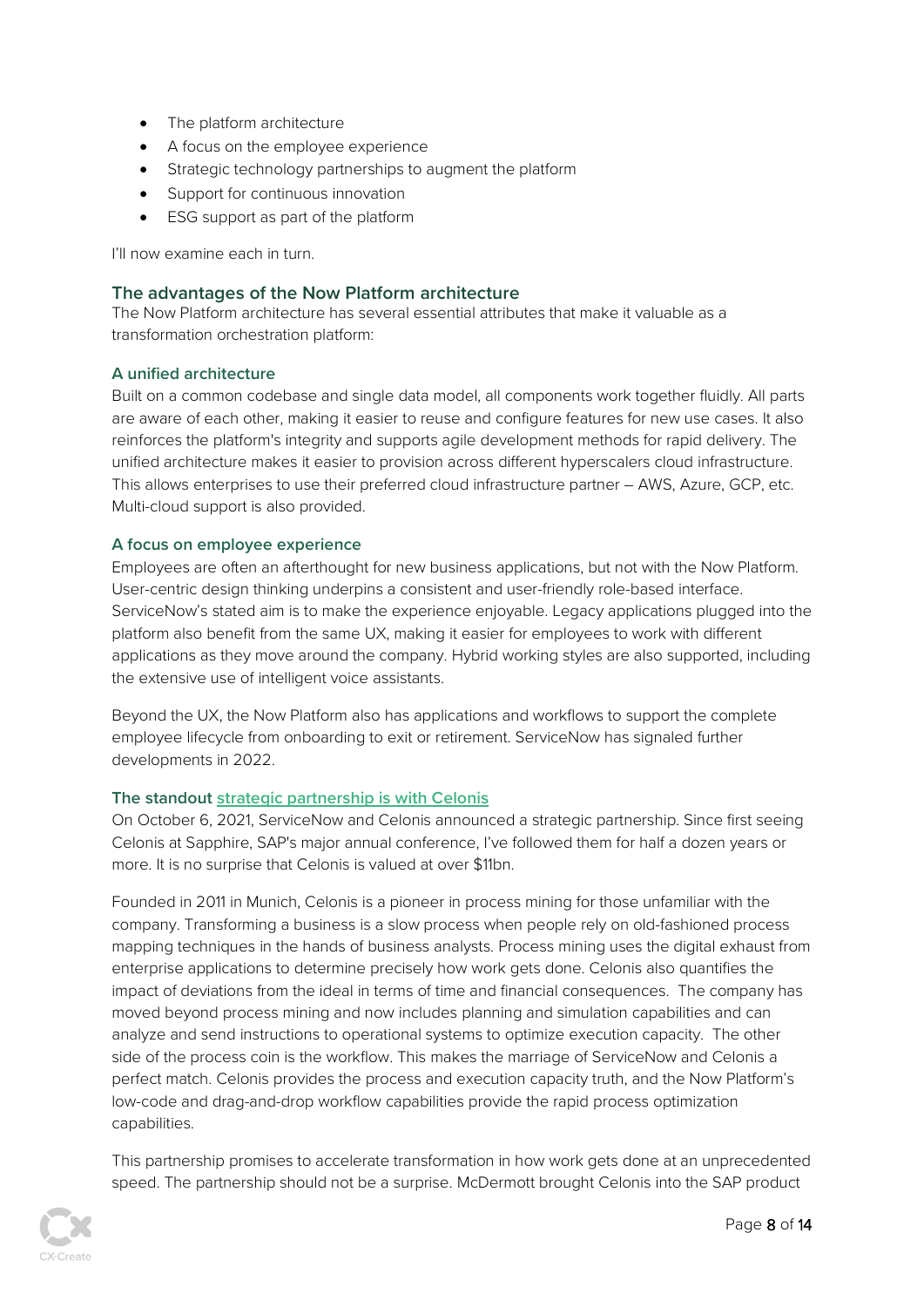list and undoubtedly had this partnership in mind when he became ServiceNow's CEO. Service Now has other strategic alliances, notably with Microsoft (Azure and Teams), AWS, and Google Cloud, but the partnership with Celonis promises to be a game-changer in the drive to hyperautomation. We can expect more evidence of this in 2022 as joint solutions come to light.

#### **Support for continuous innovation**

The primary purpose of the Now Platform is to accelerate the digitization of organizations to transform businesses at a pace that ensures persistent customer relevance and resilience. In addition to highly configurable workflows that make it easy to optimize processes, low-code aids the rapid development of new capabilities and, potentially, new business models. Many product companies are also digitizing their products and moving to product-as-a-service business models. This has already happened in the airline and automotive industries, where planes and vehicles are offered on rental or usage. It is also happening in insurance, where motor insurance is provided based on actual mileage and driving performance. The Now Platform provides the flexibility, integration with IoE, and development tools to enable such business model advances.

On January 18,2022, ServiceNow Impact was released - a value acceleration solution that addresses many of the pain points associated with digital transformation efforts. It provides a single 'pane of glass' to help developers identify and predict potential issues. A library of accelerators will also be mapped across particular development journeys supported by an AI engine to capture learnings and continuously improve. A squad of ServiceNow engineers will provide additional expertise at different stages of development to ensure business outcomes are realized.

Developers can monitor development progress across all transformation projects and provide visual reports for the C-suite to see the value realized after each milestone and the accumulative impact. It also provides benchmarks so companies can understand how they perform compared with peers.

#### **Launched on November 18, 2021 [ESG support](https://www.servicenow.com/solutions/esg-solutions.html) is now part of the platform**

Research conducted by ServiceNow in the Spring of 2021, found that 81% of the C-suite consider environmental, social and governance (ESG) assessment and management a top priority. ServiceNow has developed an ESG Control Tower to build transparency into ESG initiatives across the enterprise. The solution fosters widespread adoption and visibility into key metrics to support governance and disclosures. Customer workflows can be used to operationalize the core pillars of a company's ESG program. Everything from planning, managing, risk management and reporting is provided.

### **Inditex's culture, customer orientation, and platform approach prove their value**

Inditex is one of the world's largest fashion companies, better known for its brands, especially Zara (69% of group sales) and seven others: Pull&Bear, Massimo Dutti, Bershka, Stradivarius, Oysho, Zara Home and Uterqüe. Founded in 1963 by Amancio Ortega in Spain, Inditex has annual sales of around €35billion.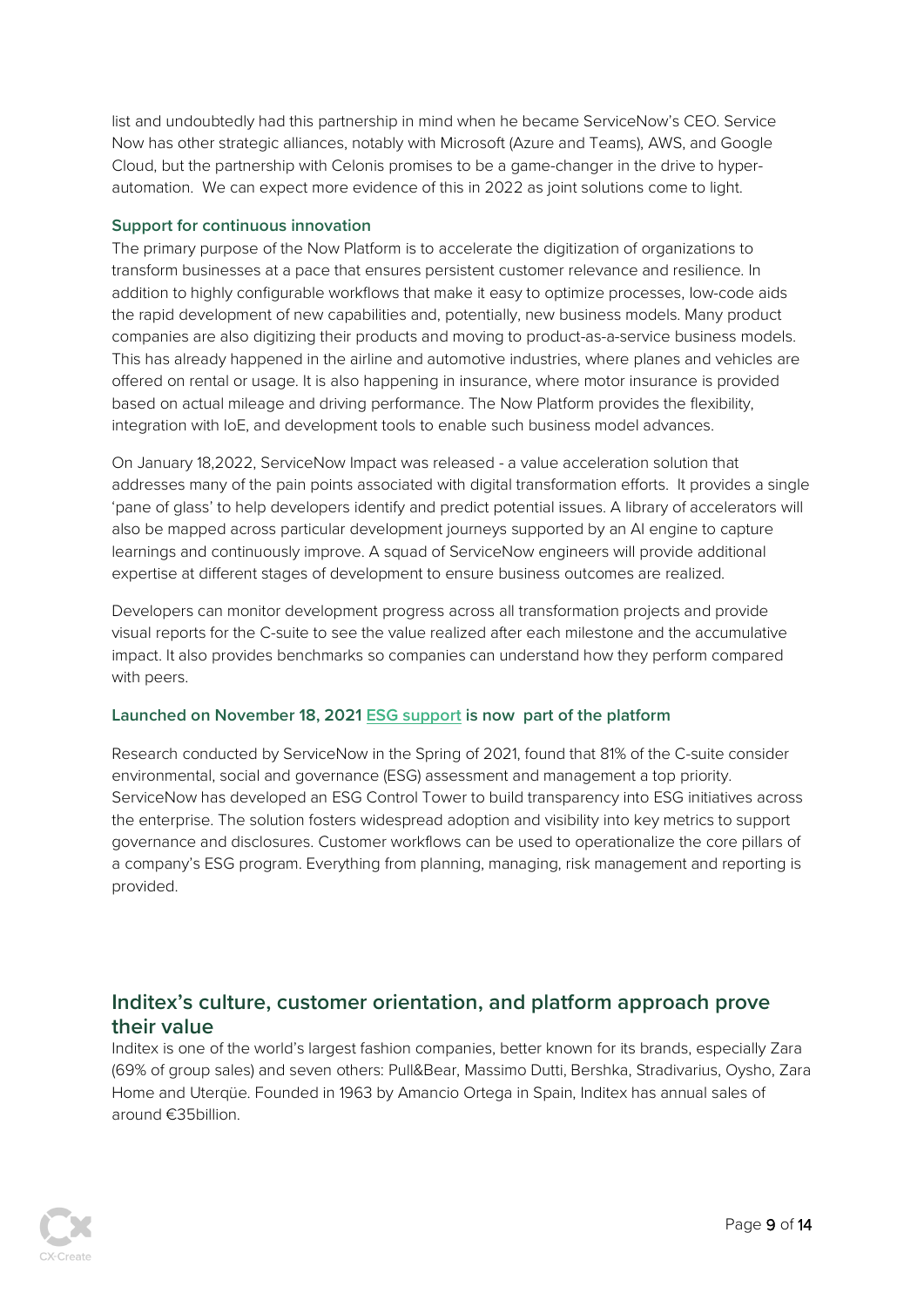#### **Customer-centric business design**

What is most remarkable about the company, is the longevity and consistency of its business model built on a common design principle with the customer at the center – see figure 2.



Figure 2. Inditex business model principle. Source: adapted fro[m Inditex](https://www.inditex.com/en/how-we-do-business/our-model)

While technology has changed dramatically in the intervening years, the core principle remains unchanged. Everything is integrated and connected from the initial design, sourcing, production, logistics, and stores (physical and commerce). The customer is not just on the receiving end of the value chain but an integral co-creator of product design through continuous daily feedback and astute use of big data and AI. For each of its 92,000 employees, the day starts with a discussion on what could be done better to improve the customer experience. This customer-centric approach and holistic view of the business as a unified value creation and delivery system is one of the chief reasons Inditex has grown. Employees are well trained and encouraged to share their observations no matter their title or position. Humility is an essential attribute. Ortega personifies this with his attitude: "I am the property of my business, not the reverse."

This circular customer-centric business model has given Inditex a distinct advantage over its nearest rival, H&M. Supply lines are short in each of the 96 countries served supplied by 12 integrated supply-chain clusters. This enables the company to complete the entire cycle from design to in-store delivery in three weeks and respond to local demand with unfailing regularity. Very little stock is unsold boosting margins and reducing waste.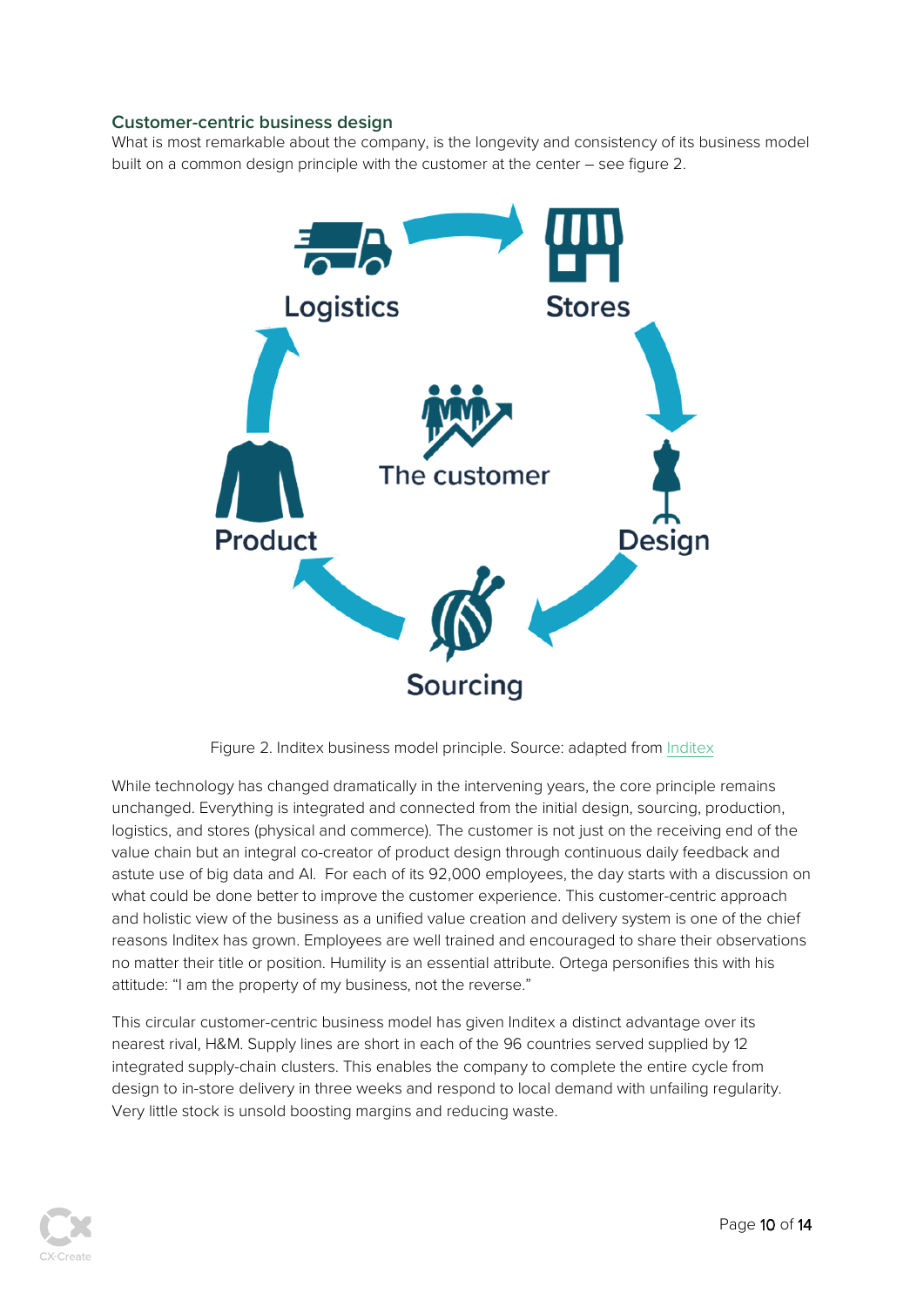#### **Continuous digital transformation keeps Inditex ahead of competitors**

While the pandemic in 2020 hit global revenues by around €8billion, the group has adapted swiftly. Revenue losses through store closures have been significantly offset through eCommerce expansion, which is expected to account for 22% of sales in 2022. In November 2021, the company reported sales growth of 49% and €1.1billion in profits, underpinned by the integrated platform approach. According to its recent interim half-year results for 2021, it is investing €2.7billion in developing the Inditex open platform, described as a proprietary digital operating system. Investment in online commerce will reach €1billion by the end of next year.

But the company's success also includes considerable progress with its ESG goals.

#### **Inditex ESG program is highly evolved and global**

Every element of its circular operations has ESG built into it. Its two key commitments are:

- Commitment to the circular economy and decarbonization is in line with the COP25 Paris Agreement.
- Commitment to sustainable development goals and, ultimately, promoting and respecting human rights.

Fashion, especially fast fashion, has been in the uncomfortable spotlight for several retailers, where child labor has been used. Inditex has instituted governance policies and inspections of working conditions at its suppliers for many years.

In 2020 Inditex announced that it had 100% eco-efficient stores across all its brands worldwide. Its clothing uses 100% sustainable sources. Each of its 700+ designers has been thoroughly trained in the circular Global Fashion Agenda.

Inditex is committed to zero waste from all facilities by the end of 2023 – headquarters, logistic centers, and stores.

By the end of 2025, 80% of energy will come from renewable sources, and it has committed to 100% sustainable cotton, polyester, and linen.

#### **Governance and management of sustainability is embedded in the organization**

The company had been on the ESG trail long before it became fashionable. A Social Advisory Board was established in 2002, consisting of leading external experts and advisors. The aim is to ensure the voice of all stakeholders in societies where it operates is heard and acted upon.

Each brand has a head of sustainability, reporting to the Chief Sustainability Officers (CSO), who reports to the group's sustainability committee and, in turn, to the board of directors.

#### **Inditex has become a platform business**

Everything from its culture, customer-centric operating model, and Open Platform architecture enables the group to quickly sense, respond, and adapt. It works faster than its rivals and does it sustainably, putting people at the heart of its business and empowering them to act in the interests of customers and society. It is one of the best examples of transformational success at a scale that I have seen, built on enduring values and an integrated and customer-centric business model.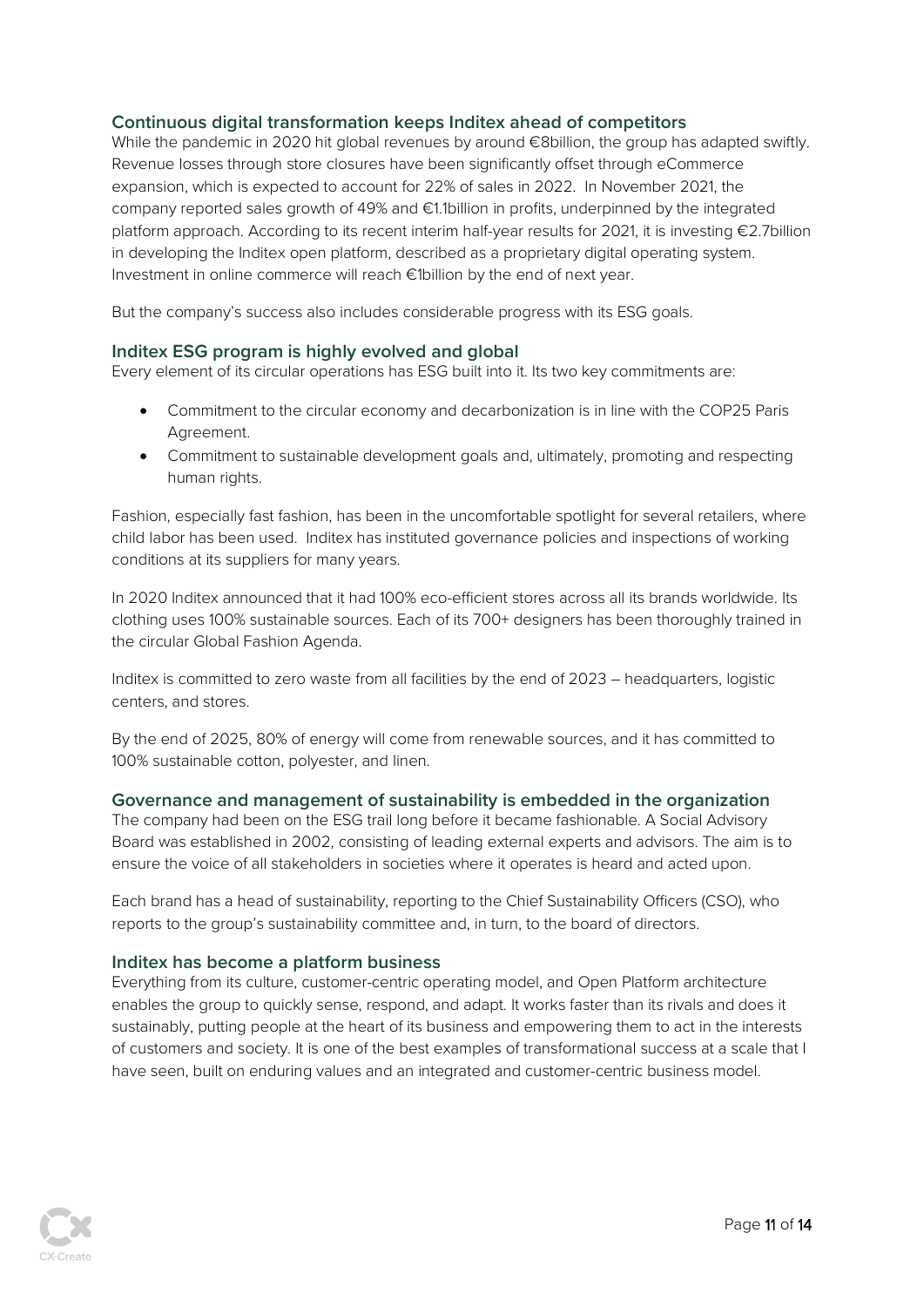# **CX-Create's recommendations**

#### **Recommendations for enterprises**

At the outset, I explained that no matter the industry, the ultimate challenge for any business boils down to one thing - how to stay relevant to its existing and potential customers. I argued that to create the conditions for success, each company must develop a coherent and unified business. Given the poor outcomes of most digital transformation initiatives, the CEO and leadership team must take control. Far too much of the transformation burden rests on CIOs, many of whom struggle to get top-table support and recognition for their often heroic efforts.



#### Figure 3: Four Integrated value disciplines. Source: CX-Create 2021

Four essential value disciplines (outlined in Figure. 3) must be embraced to emulate the success described in the Inditex case summary:

- Develop operational fluidity to accelerate effective execution. ServiceNow and its strategic partnership with Celonis offers a means to remove friction and increase throughput.
- Work on customer experience as a continuum of the employee experience the service profit chain is relevant today.
- Continuously innovate and create new forms of value to maintain customer relevance. This may be in new digitized products and services or in finding novel ways to enhance the customer experience.
- Embed ESG within the fabric and culture of the organization and track progress and compliance.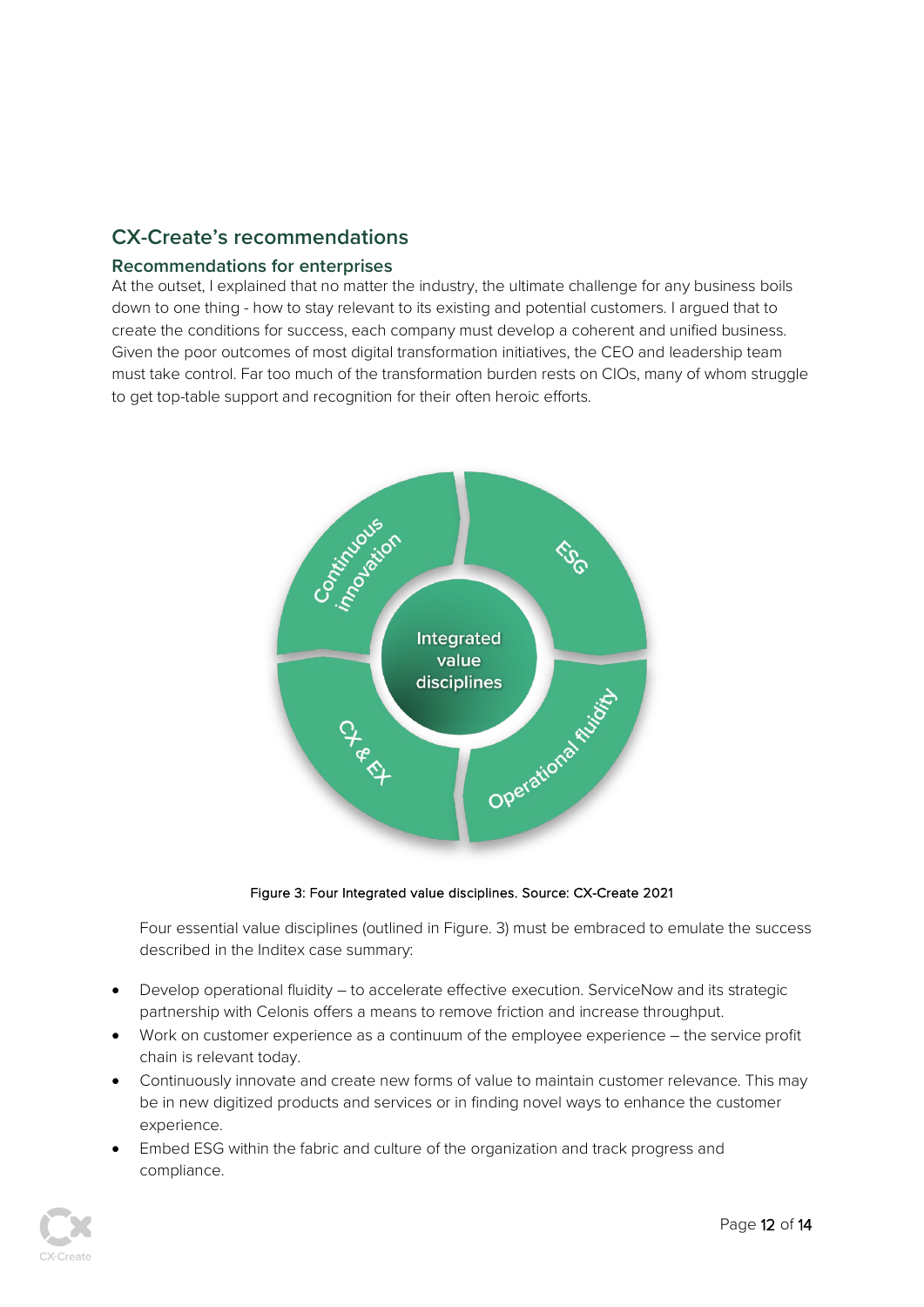• Finally, a platform approach will help unify transformational initiatives, and the Now Platform should be investigated as a potential transformation orchestration platform to accelerate progress across the four value disciplines.

#### **Recommendations for ServiceNow**

- Continue on the current path and keep faith with CIOs who need as much help as possible to accelerate transformational efforts.
- Develop compelling case stories around imaginative transformations, emphasizing the business impact and how success has been achieved. These lessons will resonate with C-level business people seeking advice and guidance.
- Accelerate the development of transformative solutions with Celonis the combination could be genuinely transformative.